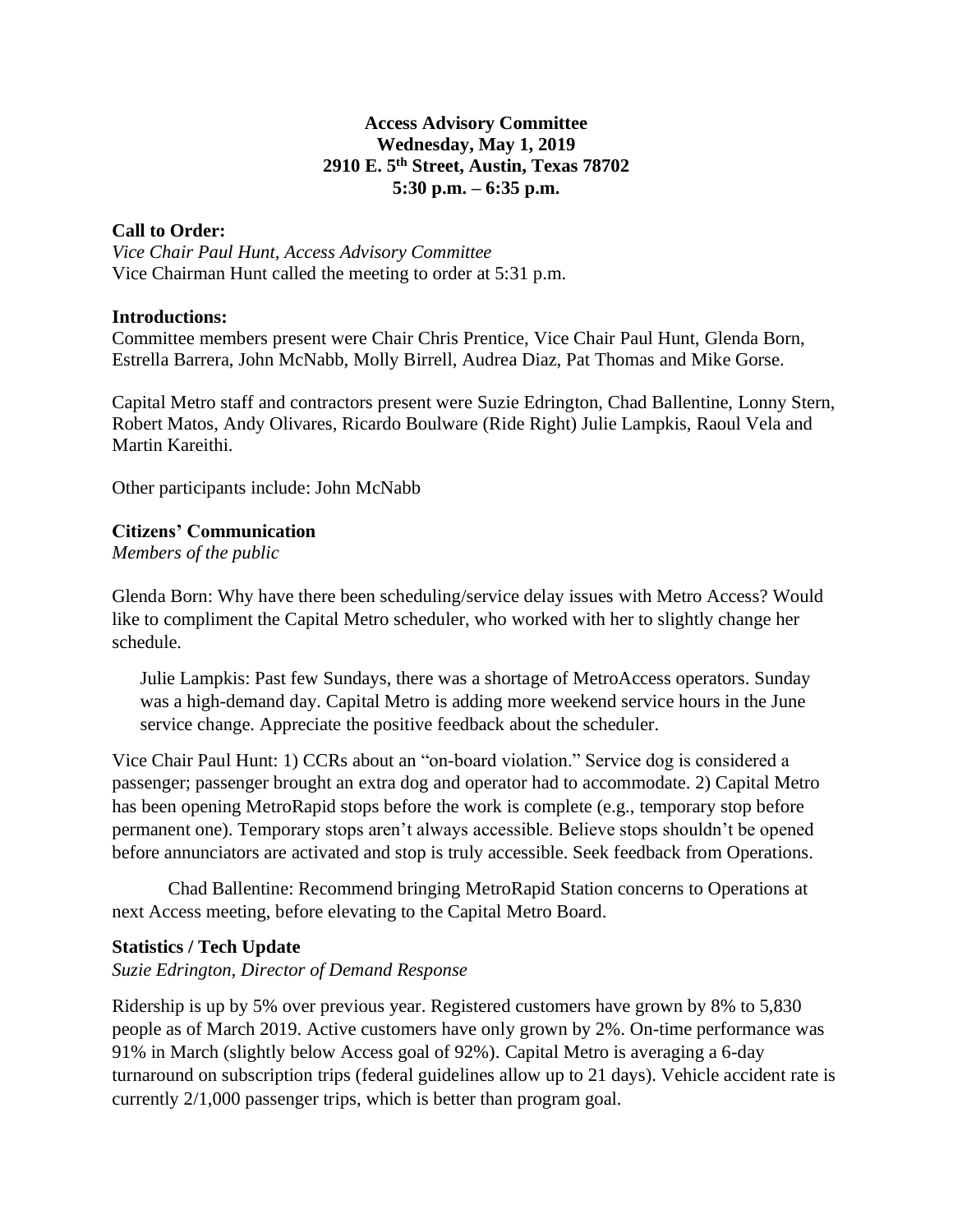# **Pilot Projects Update / Innovation Zones Update**

*Chad Ballentine, VP of Demand Response and Innovative Mobility*

New progress with Pickup. Pickup is an on-demand service – originally piloted in Mueller/ Windsor Park area – using Capital Metro vehicles with special ad wrap. Customer can call or use a mobile app to request an on-demand trip within 15 minutes. Four zones will be launched in the August service change. Could be used as point-to-point service or to expo customers to the nearest fixed route service. Program will replace the MetroLink pilot currently in operation. Pickup service has a striking bus wrap, versus MetroLink vehicles which did not advertise their presence to the community. Neighborhoods will have an opportunity to create a name for their Pickup service, prior to launch. Trips will cost \$1.25/trip. Procuring a third-party mobile app for the on-demand service (separate from the CapMetro app). There will be a survey to determine highest need operating hours. Ridership will be monitored in first six months to determine if the program needs to be changed.

Pickup Zones include:

- 1. **St. David's North** | Mopac (W), Lamar (E), Braker (S), Scofield Ridge (N)
- 2. **Rogge Lane** | Berkman (W), Springdale (E), 51<sup>st</sup> St (S), Briarcliff (N)
- 3. **Johnston Terrace** | Springdale (W), 183 (E), 7th Street (S), Lott/Hudson (N)
- 4. **Exposition** | Lake Austin (W), Mopac (E), Lake Austin Blvd (S), W 35<sup>th</sup> (N)

Audra Diaz: Will MetroAccess pass work on Pickup?

Chad Ballentine: Yes.

Estrella Barrera: Will survey feedback be sent to existing users? Why were these areas chosen?

Chad Ballentine: We are sending paper mailers to all those who live in the service areas. Also hosting in-person outreach events. These service areas were identified during the Cap Remap process, with an emphasis on areas that lost fixed route service in June 2018.

John McNabb: Will this be coming to south Austin?

Chad Ballentine: We are considering that for future expansions.

Paul Hunt: Want to see this kind of service at Dessau, Braker, Howard area

Chad Ballentine: We are working with Pflugerville on some service up there that might be served with Pickup. Additionally, we are launching Pickup in Manor to replace Fixed Route 470 – not as a pilot, but as a permanent service solution.

Glenda Born: Underscore the important of serving the Dessau area

Chad Ballentine: Capital Metro has been monitoring growth in that area. Dessau might be a good option for Fixed Route. We could ask the Planners to present to Access about growth and future plans in the Dessau area.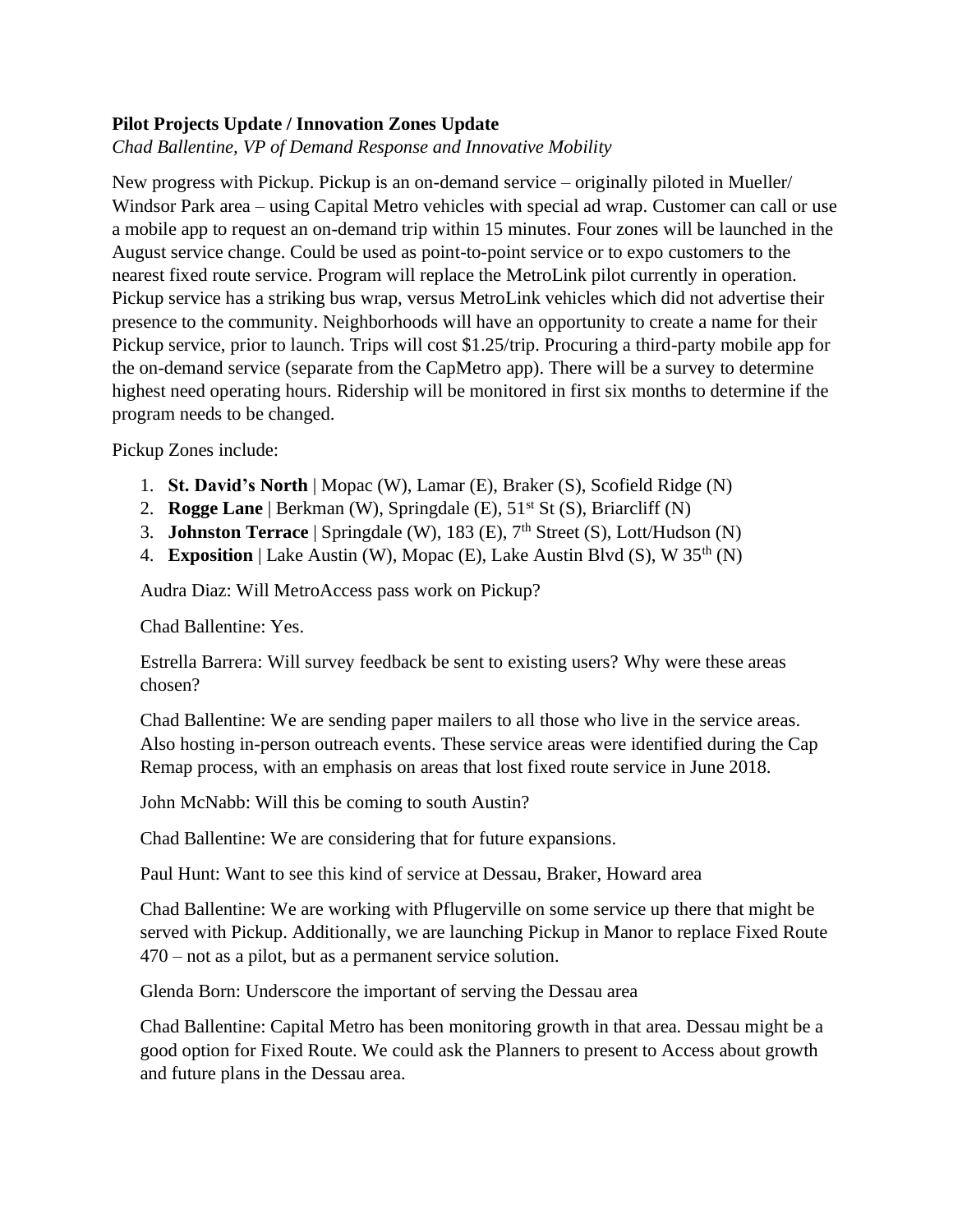# **OCC Update**

*Robert Matos, OCC Manager*

Robert Matos: OCC is the "Operations Control Center." It Streamlines bus, rail and security dispatch. Monitors, anticipates, manages, minimizes and communicates service impacts or interruptions. Capital Metro staff now consolidating communications across different service operators and security forces. We have access to TxDOT and City of Austin traffic cameras, station cameras, weather alerts. The OCC Room includes thirteen (13) workstations and eighteen (18) 55" monitors to create a video wall. Improvements in communicating traffic signal outages: used to require an operator to report to dispatch; now we get instant alerts from City of Austin data. Emergency notifications are coordinated between bus, rail, APD, security teams, MetroAccess, facilities an IT. Part of the cross-function Service Impacts team, which meets weekly to discuss: long and short-term detours (events, road closures), weekend action plans, City of Austin and TxDOT advisories. The OCC also coordinates communications by posting service alerts on social media, emergency notifications about crashes/incidents via email, and calls dispatch and customer service as needed.

John McNabb: Customer Service isn't embedded in the OCC?

Robert Matos: No. We communicate with them frequently, but there wasn't enough room and mission overlap for them to be seated in the OCC.

Chad Ballentine: MetroAccess is going to develop a mini OCC in the fall of 2019. Not in the OCC right now because of lack of mission overlap. Also, MetroAccess operators can more easily avoid service disruptions (routing around a road closure) than Fixed Route, which still must pick up customers at stations.

Robert Matos: One recent success has been finding a missing MetroAccess customer. Family called because of a report that the customer had boarded Fixed Route. OCC was able to communicate across operators and dispatch to locate the customer.

Mike Gorse: Is OCC posting directly to the @CapMetroATX twitter feed?

Robert Matos: Yes.

Chad Ballentine: Capital Metro is working to streamline notifications so customers can follow alerts for specific routes/parts of town, rather than receive ALL alerts.

Mike Gorse: Lamar/North Loop stop was added but there was no notification.

Robert Matos: Working with Communications team to alert riders about specific routes.

# **Safety Update**

*Martin Kareithi, Program Manager, Accessible Services*

Martin Kareithi: Capital Metro is coordinating with City of Austin's Vision Zero program (goal to reduce pedestrian deaths due to incidents with cars to zero). Collaborated with the City of Austin on Distracted Driving Month (April) and working on Traffic Safety Month (May) with City of Austin, CTRMA, TxDOT. Launched an initiative for employees to report risk issues